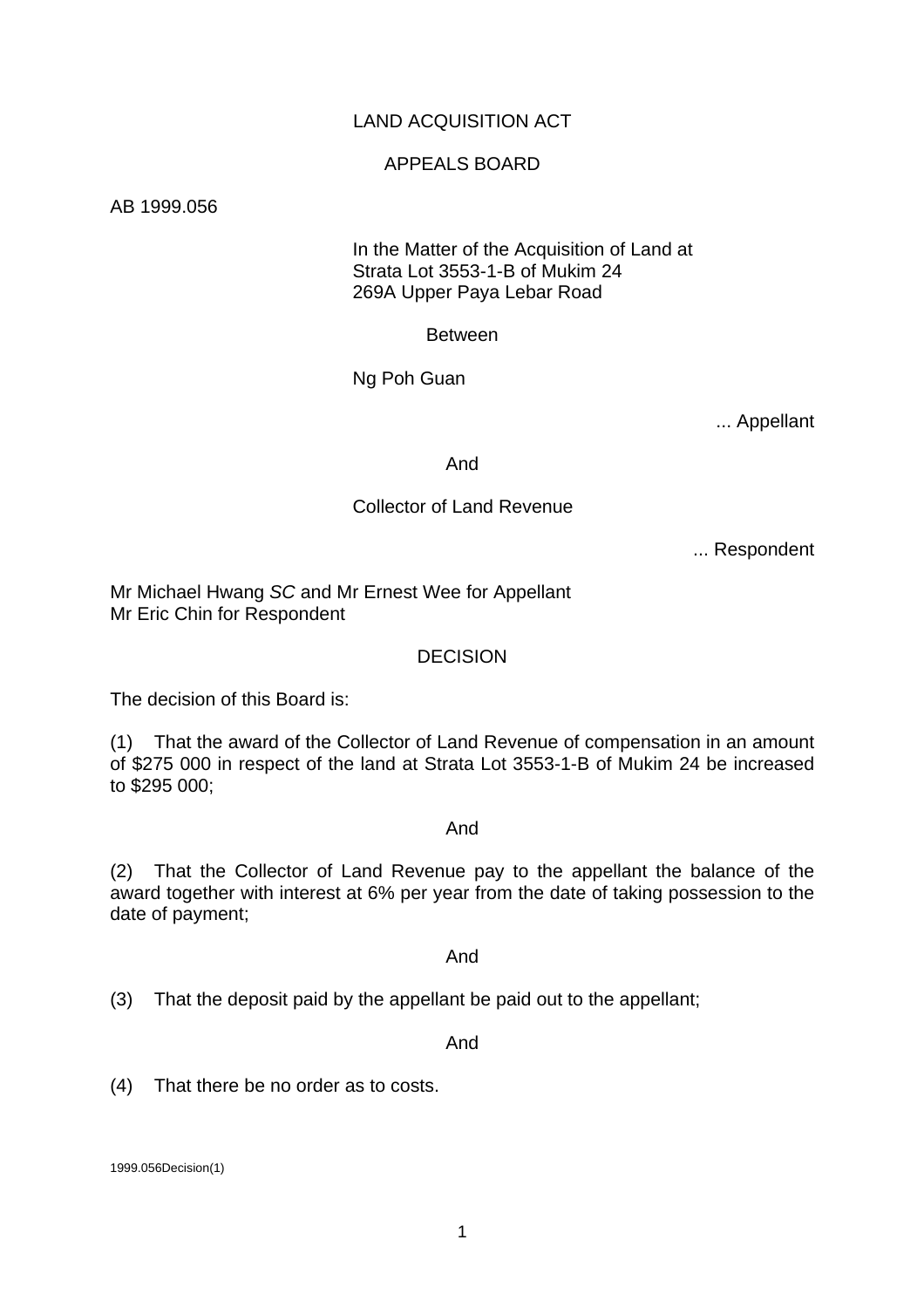# BRIEF STATEMENT OF REASONS

The reasons for the Decision/Order are:

# *Appeal*

(1) On 10 December 1998 ("acquisition date") a notification was published in the *Gazette* of a declaration made under s 5 of the Land Acquisition Act ("s 5 declaration") that the land at Strata Lot 3553-1-B of Mukim 24 ("acquired land") was required for a public purpose. The appellant was then the proprietor of the acquired land for an estate in fee simple and is a person interested.

(2) For the purpose of the inquiry held under s 10 the appellant submitted a claim of \$688 000 for compensation. The respondent ("Collector") found that the market value as at the acquisition date was \$275 000 and that this was not higher than as at 1 January 1995 and on 1 April 1999 he made an award of compensation in that amount.

(3) The appellant appeals against the award on the ground that the Collector has erred in his determination of the market value of the acquired land. In this appeal he claims compensation of \$510 000.

# *Acquired Land*

(4) Lot 3553 was a near rectangular plot of land at Upper Paya Lebar Road on its West side a short distance to the North of its junction with Bartley Road as it was at the acquisition date. It was a 2 level site with the lower level abutting Upper Paya Lebar Road and the higher level at the back. The site area was 1 446.3sm.

(5) On site was an apartment building comprising 12 walk-up flats with 6 flats in-line on each of 2 storeys directly above facilities for car parking and a management office all of which were on the first storey. It was so constructed on the 2 level site that it was a 3 storey building for access from Upper Paya Lebar Road but a 2 storey building when seen from the back. Apart from the car parking facilities which were available to the proprietors of all the flats the proprietors of the flats on the lower storey also had the use of the garden at the back by agreement with the management corporation and on payment of a periodical charge. The general configuration of the building and the resulting amenities set it apart from Elling Court to which reference will be made later.

(6) During the hearing the apartment building was referred to as the unnamed building and it will be so referred to in this decision and in this decision the unnamed building will be described as a 3 storey building. The car parking facilities and management office were on the 1st Storey and the apartment units were on the 2nd and 3rd Storeys. The acquired land comprised a flat at 269A Upper Paya Lebar Road which was a corner flat on the 3rd Storey together with a 1/12 share of the common property on Lot 3553. The whole of Lot 3553 has also been acquired together with the acquired land.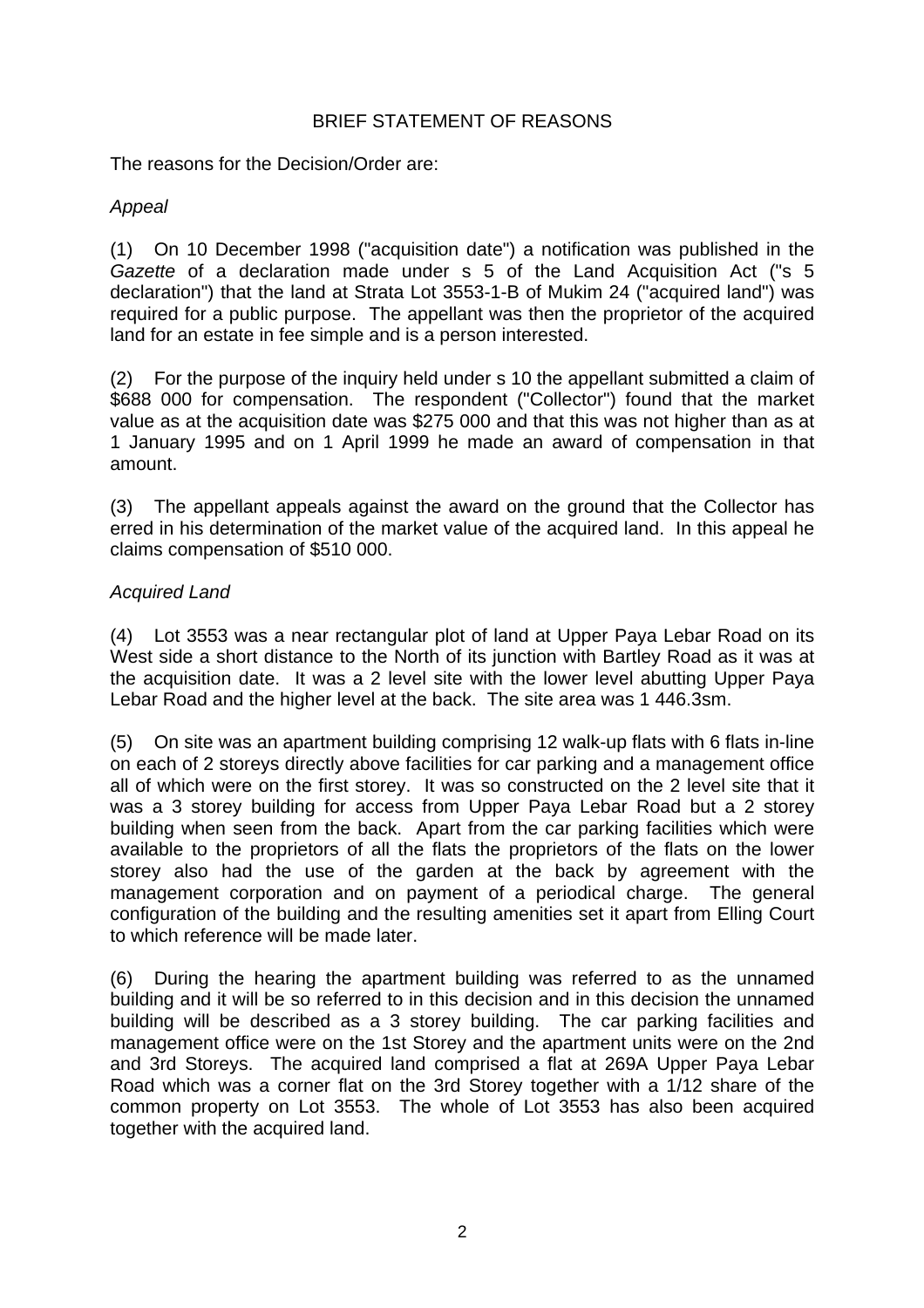(7) At all material times and in particular at the acquisition date Lot 3553 together with the building on it was adversely affected by a road line drawn across it. The adverse effect of the road line was one of the common features shared with the apartment buildings at Elling Court on Lot 3769 of Mukim 24 all of which have also been acquired. See the Decision in AB 1999.069 dated 26 October 2002 ("Decision in AB 1999.069"). Lot 3769 was a short distance to the South on the other side of the Upper Paya Lebar Road/Bartley Road junction.

(8) The parties agreed that the evidence adduced at the hearing of the appeal in AB 1999.069 might be used as evidence in this appeal and reference should also be made to the Decision in AB 1999.069 for such evidence, findings of fact and the reasons as are relevant to this appeal.

# *Compensation*

(9) Section 33 of the Act provides:

(1) In determining the amount of compensation to be awarded for land acquired under this Act, the Board shall ... take into consideration the following matters and no others:

- (a) the market value
	- $(i)$  ...

 (C) as at 1st January 1995 in respect of land acquired on or after 27th September 1995;

(ii) as at the date of publication of the notification under section 3(1) if the notification is, within 6 months from the date of its publication, followed by a declaration under section 5 in respect of the same land or part thereof; or

(iii) as at the date of publication of the declaration made under section 5,

whichever is the lowest ....

No notification under s 3(1) was published. The s 5 declaration was published on 10 December 1998 and it is common ground that the market value as at 10 December 1998 was the lowest and it is the market value of the acquired land as at 10 December 1998 that among other matters has to be taken into consideration in determining the amount of compensation to be awarded.

#### *Market Value*

(a) *273, 273A, 207B Upper Paya Lebar Road ("273", "273A", "207B")* 

(10) This Board has reviewed the evidence in respect of the 273, 273A and 207B transactions and finds as it did in AB 1999.069 that the respective prices at which the properties were sold reflected their then market values. See the Decision in AB 1999.069 at paras (12) and (17) to (23).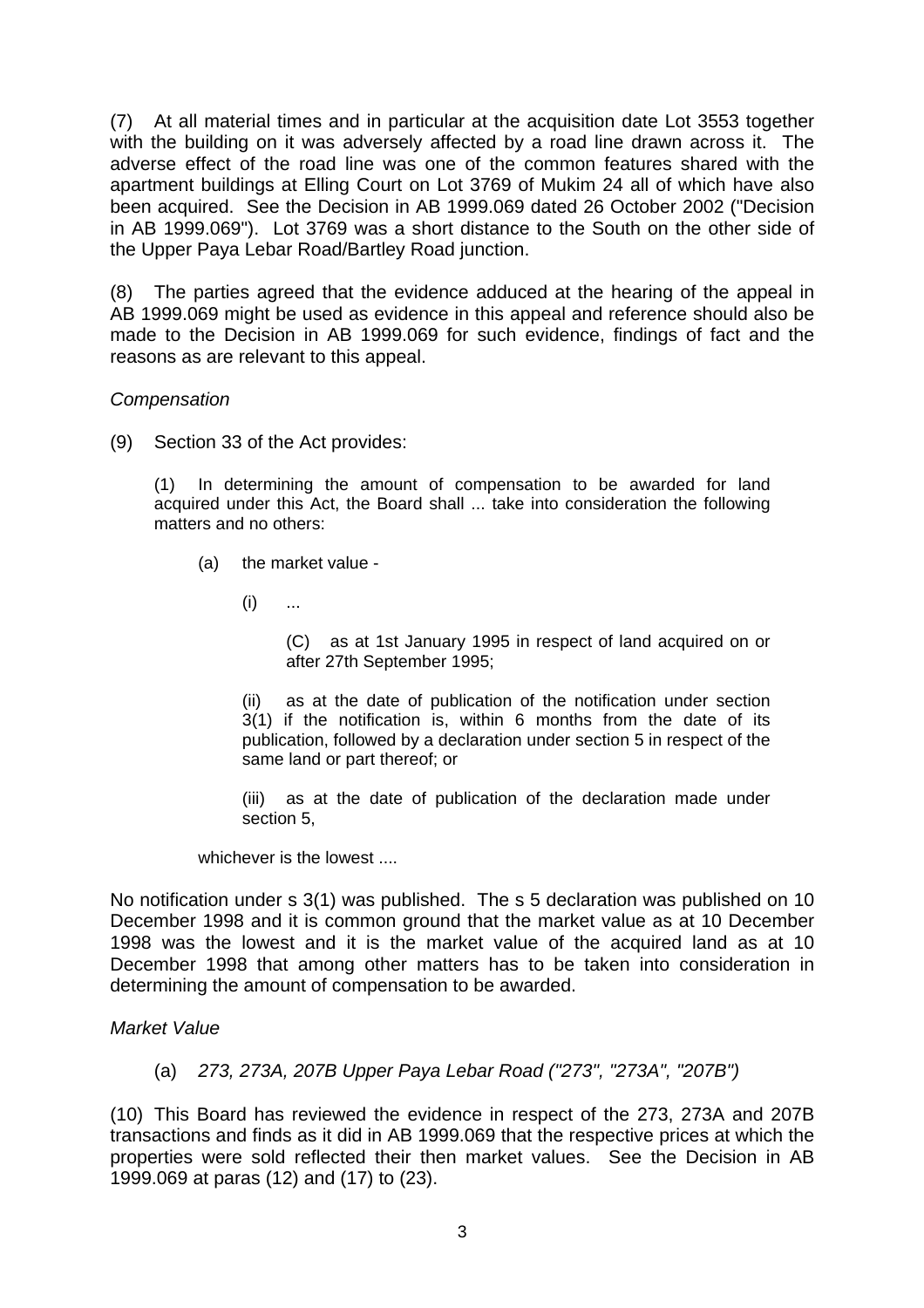# (b) *Adjustment for time*

(11) In the Decision in AB 1999.069 this Board considered the evidence and said at para (16):

On the evidence this Board is not satisfied that an adjustment for time of -10% should be allowed on the basis of PPI.

The Board did not rely on PPI in the circumstances of the case. 273 and 273A were sold in September 1995 and January 1996 for \$300 000 in each case. 207B was sold in November 1996 for \$250 000 and this Board has found that these prices reflected the market values then. 273 and 273A were 2 of the flats in the unnamed building. This Board has reviewed the evidence and finds as it did in AB 1999.069 that the base value of 209D a 2nd storey unit in the rear block of Elling Court is \$285 000.

# (c) *319A Upper Paya Lebar Road ("319A")*

(12) This Board has reviewed the evidence and is satisfied that the 319A transaction of April 1999 was not a comparable transaction. See paras (9) to (13) of the Brief Statement of Reasons in the Decision in AB 1999.070 dated 17 September 2004.

(d) *Acquired land* 

(13) The Collector concedes that the base value of the acquired land as at the acquisition date should be revised to \$274 000 following the Decision in AB 1999.069. This does not appear to this Board to take into sufficient consideration the differences in configuration between the unnamed building and Elling Court and in storey level between the flats and on the evidence and the facts agreed this Board finds that the base value is \$280 000. To that will be added \$5 000 for improvements and \$10 000 for corner unit and windows for a total of \$295 000 and this Board finds that the market value of the acquired land as at the acquisition date was \$295 000.

#### *Award*

(14) This Board has taken into consideration the market value of the acquired land as at 10 December 1998 under s 33(1)(a) and determines that the amount of compensation to be awarded for the acquired land is \$295 000. This exceeds the amount of the Collector's award and this Board orders that the Collector pay the appellants the excess together with interest at the rate of 6% per year from the date of taking possession to the date of payment.

#### *Costs*

(15) For the purpose of the inquiry held under s 10 the appellant made a claim of \$688 000. This was a claim made pursuant to the Collector's notice under s 8 and as it exceeds the amount awarded by this Board by more than 20% the appellant is not entitled to his costs.